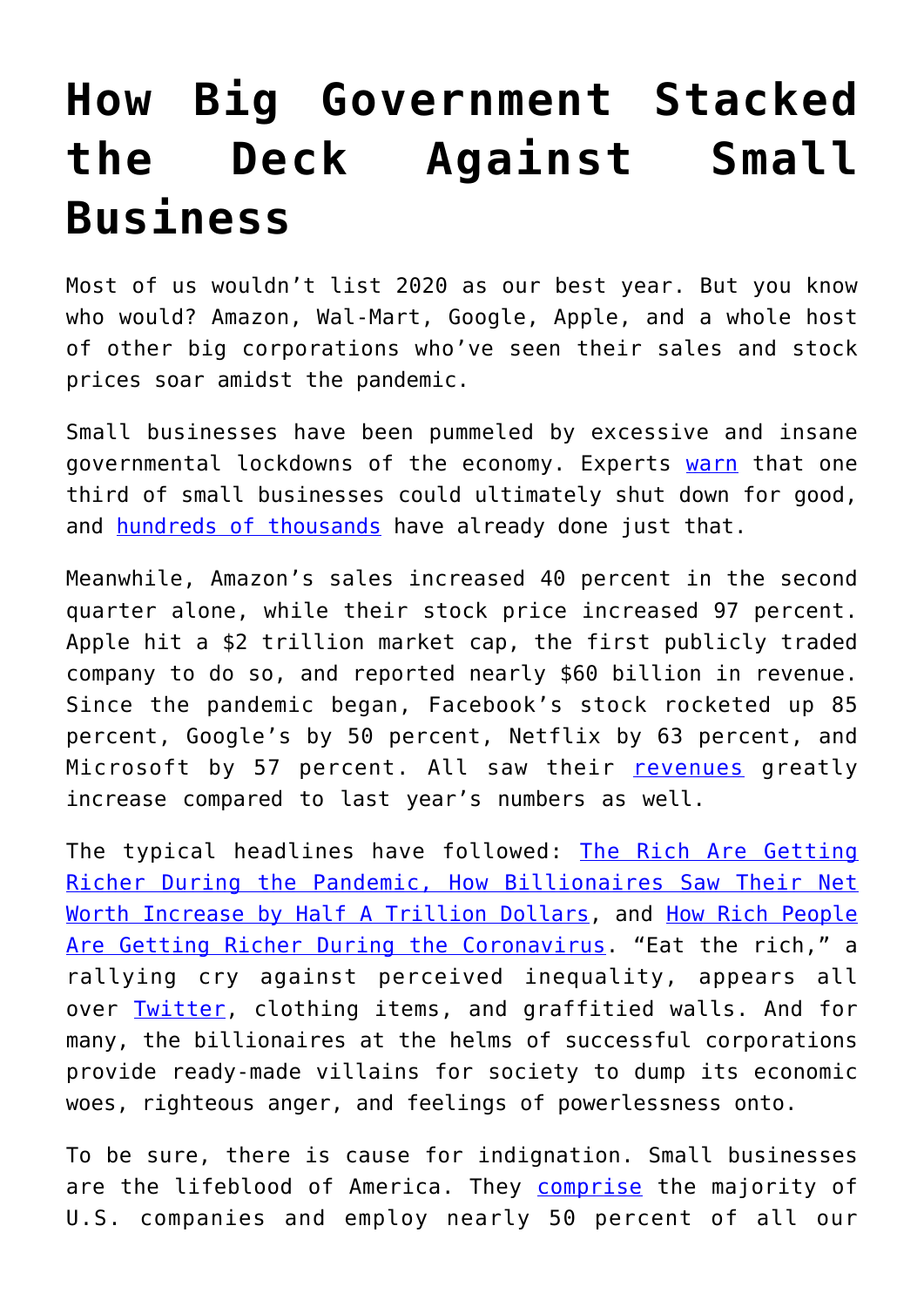citizens. Not only are they an essential part of our economy though, they represent the American Dream—the idea that no matter who you are you can come here, work hard, do the right thing, and build something for yourself and your family.

There is no value more prized than that dream in our society, and small businesses are the tangible iteration of that ideal. To see these businesses and their owners so casually trampled on by our politicians strikes at the very soul of our nation. Millions of Americans are out of work, many others have lost everything they've worked to build with little to no recourse. The dream has become a nightmare.

But the fault for this catastrophe does not rest on the corporations, and the anger many feel should be redirected towards the entity actually responsible for this situation: the government.

From the very beginning of the pandemic, government stacked the deck in favor of some companies to the detriment of others. First, they arbitrarily decided which businesses were essential and which could be forced to close. In order to keep people in their homes, which the [science shows](https://fee.org/articles/lockdowns-not-linked-with-lower-covid-death-rates-new-study-finds/) was never effective at preventing the contagion in the first place, the government had to allow tech businesses to operate at full capacity. Without Netflix, Amazon, and UberEats, few would have agreed to stay in their homes for weeks on end. To a large extent, these big businesses deserve the boom they've experienced because they did provide essential needs for people during a crisis. That's a market response that should be praised.

But, there were many other businesses who could have provided similar services and were not allowed to because the government deemed them non-essential. Part of this is due to the fact the larger companies had the capacity to rev up their delivery abilities, but part of this is because they spend millions of dollars lobbying politicians to ensure they always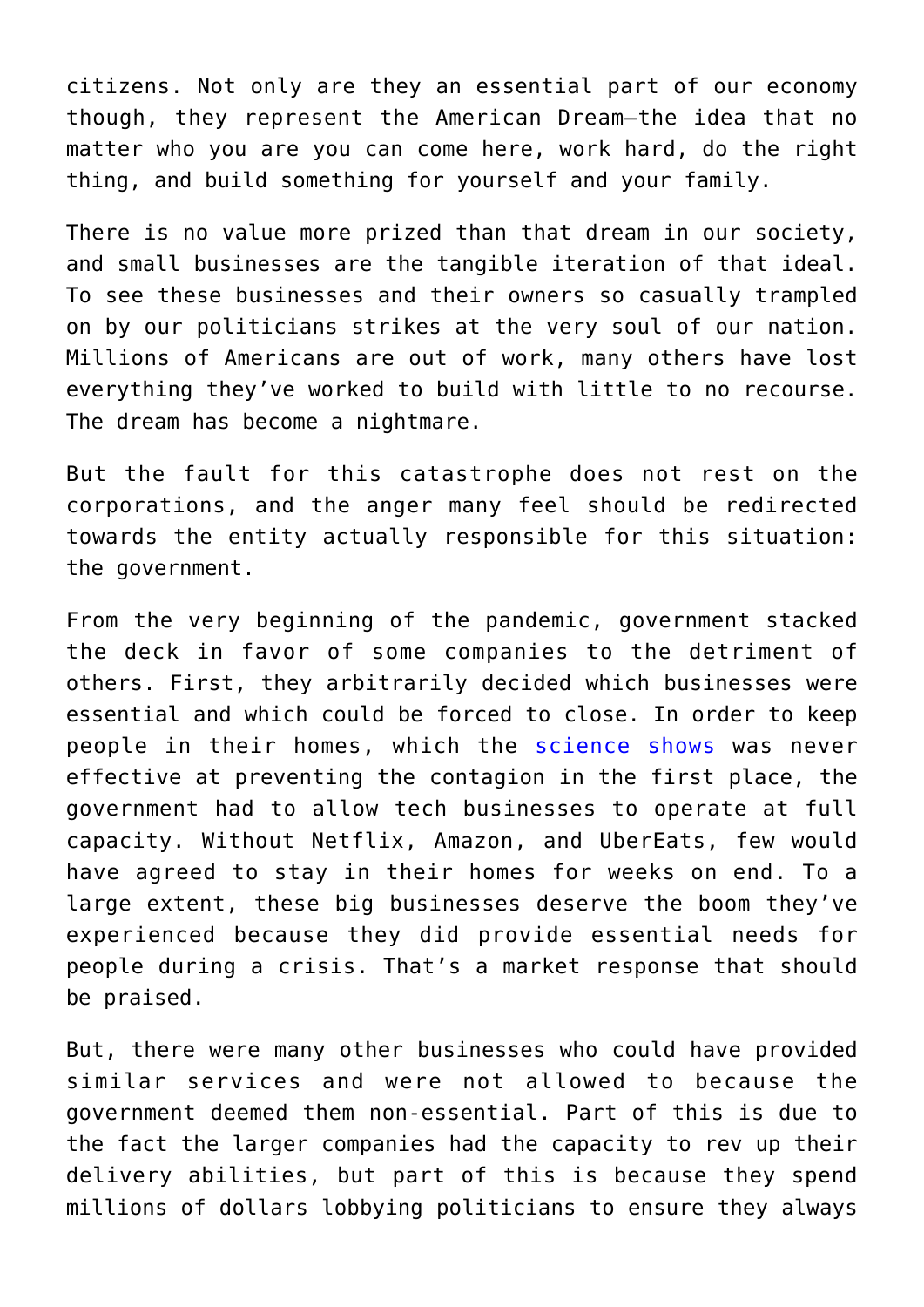receive carve outs from the worst government policies.

Not only did government persecute certain businesses to the benefit of others, it also **provided** incentives, handouts, and other pork in the CARES Act that continued to favor big business. Twenty-five percent of the initial \$2 trillion (remember, those are your tax dollars) went to big business, with \$58 billion going to the airlines alone and another \$17 billion to the military-industrial complex giant, Boeing.

Only \$350 billion was earmarked for small businesses, and of that, \$243 million "accidentally" went to large companies instead – leading some companies to return the money over the ensuing outrage. All in all, only 5 percent of the first round of PPP loans reached small businesses.

F.A. Hayek once said, "Laws must be general, equal, and certain." When government intervenes in the economy, it rarely ends up impacting all business owners equally. Most [often](https://www.propublica.org/article/how-the-coronavirus-bailout-repeats-2008s-mistakes-huge-corporate-payoffs-with-little-accountability) they end up benefiting those who already have connections and means in the first place.

The free market isn't perfect. Even without government interference in the economy, many businesses would have been hurt by the pandemic as consumers chose to stay home or purchase alternative services. But at least the system would not have been rigged against the little guy. All businesses should have had the chance to innovate, respond to the emergency, and try their best to stay afloat. It should have been up to consumers, not the government, which ones succeeded or failed.

Cronyism isn't capitalism, it's a perversion of the free market and only possible at the hands of government. If we want to address inequality and create a fair playing field, we must stand against these types of government handouts the next time temptation strikes.